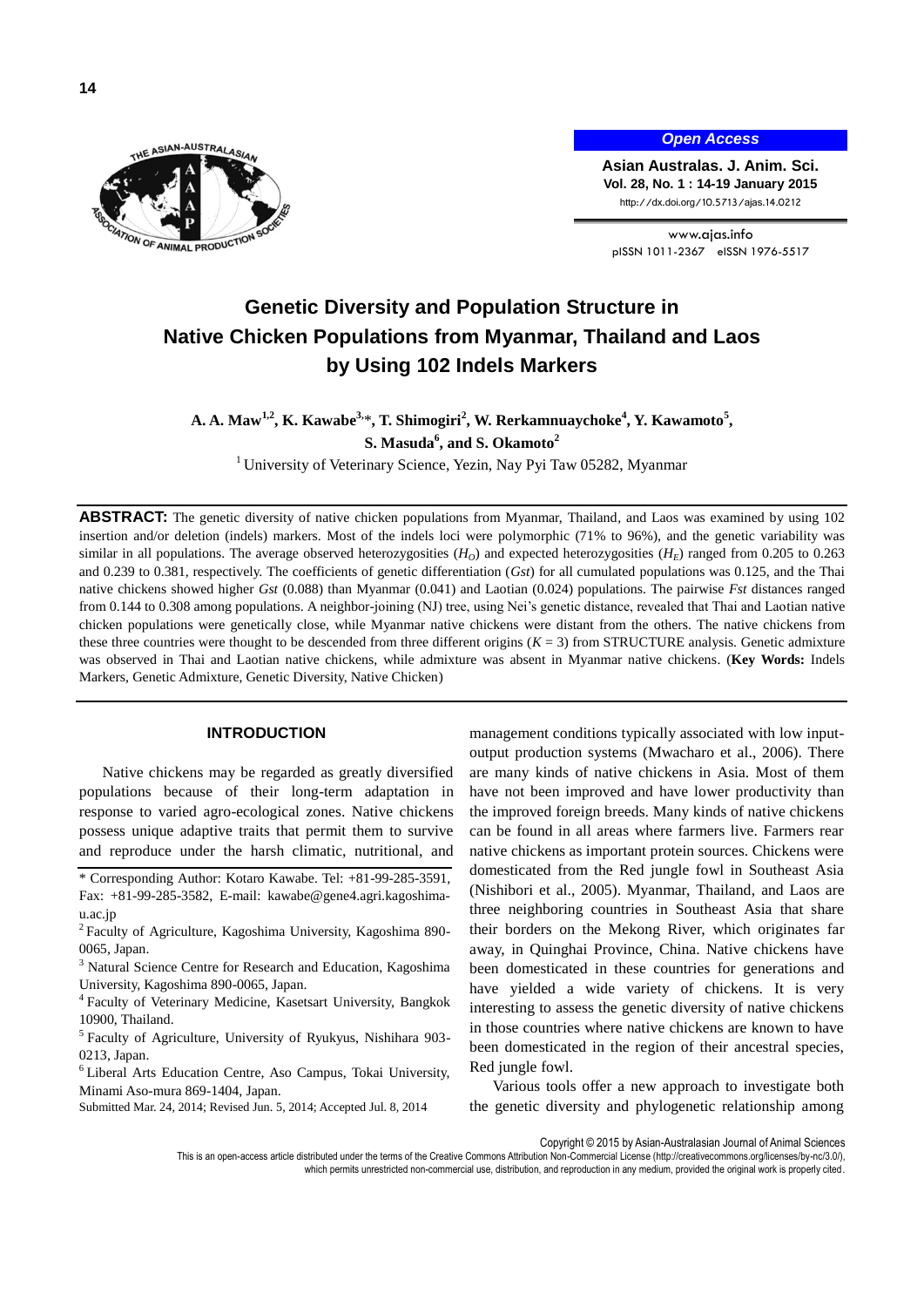the sub-species of *Gallus gallus* and the domestic chicken. Some studies using blood protein variation in native chicken populations from Laos (Okamoto et al., 1999) and Myanmar (Okamoto et al., 2004) have been reported. Mitochondrial DNA sequencing is also a powerful tool for population genetic analysis. Liu et al. (2006) reported the geographical distribution of a wide range of domestic chickens in Eurasian regions. Kawabe et al. (2014) reported the genetic diversity of Laotian native fowls by mtDNA variation. The genetic characterization of Thai indigenous chickens and commercial chickens has been assessed by 20 microsatellite loci (Dorji et al., 2011). In addition, the genetic variation and phylogeographic analysis of native chicken populations from Myanmar and Thailand have been studied using 98 autosomal single nucleotide polymorphism (SNP) markers (Riztyan et al., 2012).

Insertion and/or deletion (indels) polymorphisms are diallelic markers with the potential for use in the study of genetic diversity and phylogenic relationships. Indels markers have many genetic advantages for analytical use, they are wide spread throughout the genome, all of the polymorphisms derive from a single mutation event, and they have reduced mutation rates (Natalle et al., 2010). In our previous study, we analyzed the genetic diversity of Myanmar and Indonesian native chickens together with two jungle fowl species using 102 indels polymorphisms (Maw et al., 2012). We found that genetic variability was higher among native chicken populations than in Red jungle fowl (*Gallus gallus bankiva*) and Green jungle fowl (*Gallus varius*). The native chickens from the two countries were genetically close to each other and distinct from Red and Green jungle fowl from Java Island, Indonesia.

In this study, we aimed to assess the genetic diversity and to clarify the population structure of native chicken populations from Myanmar, Thailand, and Laos by using 102 indels polymorphisms from previous studies as genetic markers.

## **MATERIALS AND METHODS**

#### **Birds and DNA extraction**

A total of 278 blood samples were collected from nine native chicken populations, comprising three populations from each of three countries. The blood samples of Myanmar native chickens were collected from Yangon (YG) and Pegu (PG, Lower Myanmar) and from Mandalay (MD, Central Myanmar). From Thailand, the blood samples were collected from Trat and Chantaburi (TC, Eastern area), Kanchahaburi (KC, Western area), and from Nan, Chiang Rai and Lampang (NCL, Northern area). From Laos, the blood samples were collected from Viangchan and Louangphrabang (VC and LP, Central area) and from Pakxe (PK, Southern area). The sampled populations,

**Table 1.** Sampled populations, abbreviations and number of samples in each population

| Country  |                          | Abbreviation | No. of |  |
|----------|--------------------------|--------------|--------|--|
|          | Population               |              | Sample |  |
| Myanmar  | Yangon                   | YG           | 27     |  |
|          | Mandalay                 | MD           | 40     |  |
|          | Pegu                     | PG           | 13     |  |
| Thailand | Trat and Chantaburi      | TC           | 15     |  |
|          | Kanchahaburi             | KC.          | 35     |  |
|          | Nan, Chiang Rai, Lampang | NCL          | 19     |  |
| Laos     | Viangchan                | VC.          | 50     |  |
|          | Louangphrabang           | LP.          | 44     |  |
|          | Pakxe                    | PK           | 35     |  |
| Total    |                          |              | 278    |  |

abbreviations, and number of samples in each population are presented in Table 1. Genomic DNA was extracted from blood samples using standard phenol-chloroform extraction protocols (Sambrook, 1989). Detailed information and genotyping methods of the 102 indels markers used in this study (m1 to m102) can be found in our previous study (Maw et al., 2012). The genotypes of the indels polymorphisms were determined by size differences among the PCR fragments.

### **Statistical analysis**

The genetic variability of each population was assessed by calculating the proportion of polymorphic loci (*Ppoly*: Lewontin and Hubby, 1966), and average observed heterozygosity  $(H<sub>O</sub>)$  and expected heterozygosity  $(H<sub>E</sub>)$  (Nei, 1978). A chi square  $(x^2)$  approximation was used to test for Hardy-Weinberg equilibrium (HWE; Weir, 1996) and calculate the degree of genetic differentiation (*Gst*; Nei, 1973). Using *Fstat* version 2.9.3.2, pair-wise distance matrix (*Fst*) values (Weir and Cockerham, 1984) were estimated. A neighbor-joining (NJ) tree was constructed using MEGA 4 (Tamura et al., 2007), and we computed the pairwise standard genetic distance (*Ds*) (Nei, 1972) using PHYLIP ver. 3.69 (Felsenstein, 2009). Population structure was investigated using the Bayesian clustering algorithm implemented in the STRUCTURE 2.3.3 application (Pritchard et al., 2000). We applied a burn-in period of 20,000 followed by 20,000 iterations of the Markov chain Monte Carlo (MCMC) inference (Pritchard et al., 2000). The probable number of genetic clusters (*K*) was set to the range of 1≤*K*≤15, with 20 independent runs for each value of K. For the inference of the K value, we used the estimated likelihood of the probability of data Ln Pr (*X/K*) and the second order rate of change of the likelihood function with respect to  $K$  ( $\Delta K$ ). The  $\Delta K$  value was calculated using the Structure Harvester 0.56.3 application (Riztyan et al., 2011). The optimal *K* value was determined by the greatest Δ*K* value as described in Evanno et al.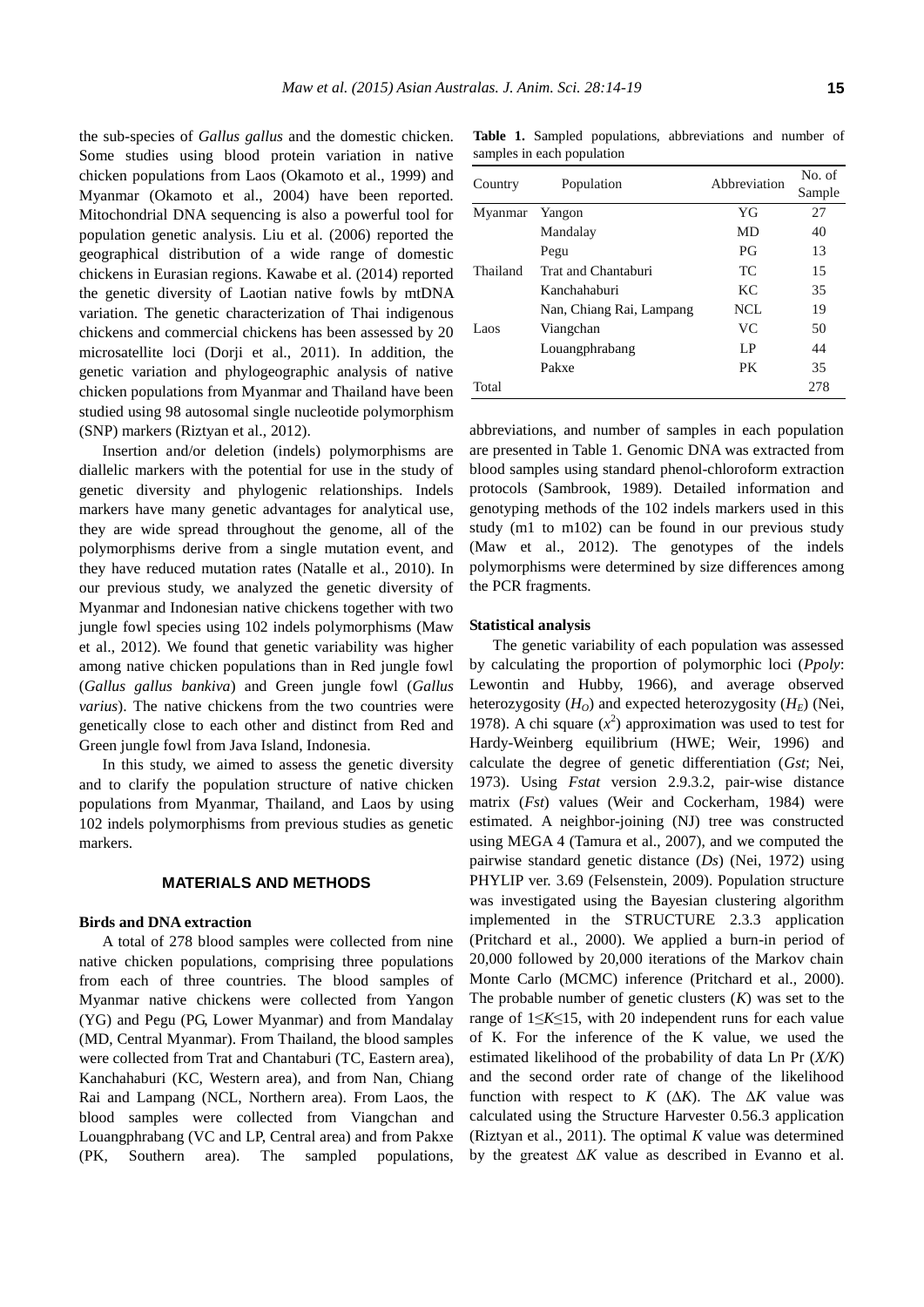|  |  | <b>Table 2.</b> The genetic variability of nine native chicken populations from Myanmar, Thailand, and Laos |  |  |
|--|--|-------------------------------------------------------------------------------------------------------------|--|--|
|--|--|-------------------------------------------------------------------------------------------------------------|--|--|

| Population               | $P_{Poly}$ | $\pm$ SE | $H_0$ | $\pm$ SE | $H_E$ | $\pm$ SE | Gst   |
|--------------------------|------------|----------|-------|----------|-------|----------|-------|
| YG                       | 0.901      | 0.033    | 0.216 | 0.004    | 0.266 | 0.004    | 0.125 |
| MD                       | 0.871      | 0.033    | 0.218 | 0.005    | 0.239 | 0.004    |       |
| PG                       | 0.713      | 0.045    | 0.229 | 0.005    | 0.263 | 0.005    |       |
| TC                       | 0.935      | 0.026    | 0.221 | 0.005    | 0.369 | 0.004    |       |
| KC.                      | 0.967      | 0.018    | 0.212 | 0.004    | 0.381 | 0.004    |       |
| <b>NCL</b>               | 0.946      | 0.024    | 0.205 | 0.005    | 0.340 | 0.004    |       |
| VC.                      | 0.931      | 0.025    | 0.263 | 0.004    | 0.317 | 0.004    |       |
| LP                       | 0.902      | 0.030    | 0.244 | 0.004    | 0.288 | 0.004    |       |
| PK                       | 0.882      | 0.032    | 0.261 | 0.004    | 0.301 | 0.004    |       |
| Myanmar native chickens  |            |          |       |          |       | 0.041    |       |
| Thailand native chickens |            |          |       |          |       | 0.088    |       |
| Laos native chickens     |            |          |       |          |       | 0.024    |       |

YG, Yangon; MD, Mandalay; PG, Pegu; TC, Trat and Chantaburi, KC, Kanchahaburi; NCL, Nan, Chiang Rai, Lampang; VC, Viangchan; LP, Louangphrabang; PK, Pakxe.

(2005). The DISTRUCT 1.1 application (Rosenberg, 2004) was used to display the probabilities for population subdivisions. Subdivisions were represented as colors, and individuals were depicted as bars divided into color segments corresponding to the membership coefficients for the populations.

# **RESULTS**

#### **Indels polymorphisms and genetic variability**

The mean ( $\pm$ standard error) *Ppoly*,  $H_0$ , and  $H_E$  values for each population are listed in Table 2. The native chickens from the three countries showed polymorphism in most of the indels loci. The highest  $(0.967 \pm 0.018)$  and the lowest (0.713±0.045) *Ppoly* were found in the KC and PG populations. The average  $H_0$  ranged from  $0.205 \pm 0.005$  in the NCL population to  $0.263 \pm 0.004$  in the VC population. The average  $H_E$  ranged from 0.239 $\pm$ 0.004 in the PG population to  $0.381 \pm 0.004$  in the KC population. Tests of HWE for all cumulated populations showed HWE at  $p<0.05$ . In addition, each populations of Myanmar, Thailand, and Laos were in HWE (p<0.05). The degree of *Gst* was 0.041

in Myanmar, 0.088 in Thailand, and 0.024 in Laos (Table 2). The *Gst* among the nine populations was calculated as 0.125.

#### **Pairwise** *Fst* **distance and phylogenic analysis**

The pairwise *Fst* distances are shown in Table 3. The *Fst* distances between the native chicken populations ranged from 0.045 to 0.094 in Myanmar, from 0.116 to 0.154 in Thai, and from 0.018 to 0.037 in Laos. The pairwise *Fst* distances between Myanmar and Thailand native chicken populations ranged from 0.194 to 0.308; between Myanmar and Laotian, 0.144 to 0.249; and between Thai and Laotian, 0.178 to 0.292. The smallest distance (0.144) was between the YG and PK population, and the largest (0.308) was between the PG and NCL populations.

The NJ tree constructed from the pairwise standard *Ds* between the nine populations is shown in Figure 1. The populations from the three countries were assembled as respective clusters, and the tree is composed of two major clades. The first clade was composed of the Thai and Laotian native chicken populations. The second clade was

|            | YG | MD    | PG    | TC    | KC    | <b>NCL</b> | VC    | LP    | PK    |
|------------|----|-------|-------|-------|-------|------------|-------|-------|-------|
| YG         |    | 0.045 | 0.094 | 0.194 | 0.239 | 0.286      | 0.162 | 0.189 | 0.144 |
| MD         |    |       | 0.073 | 0.202 | 0.244 | 0.291      | 0.168 | 0.196 | 0.165 |
| PG         |    |       |       | 0.246 | 0.243 | 0.308      | 0.205 | 0.249 | 0.196 |
| TC         |    |       |       |       | 0.127 | 0.154      | 0.178 | 0.218 | 0.201 |
| KC         |    |       |       |       |       | 0.116      | 0.213 | 0.252 | 0.228 |
| <b>NCL</b> |    |       |       |       |       |            | 0.260 | 0.292 | 0.284 |
| <b>VC</b>  |    |       |       |       |       |            |       | 0.028 | 0.018 |
| LP         |    |       |       |       |       |            |       |       | 0.037 |
| PK         |    |       |       |       |       |            |       |       |       |

**Table 3.** Pairwise *Fst* distances among nine native chicken populations from Myanmar, Thailand, and Laos

YG, Yangon; MD, Mandalay; PG, Pegu; TC, Trat and Chantaburi, KC, Kanchahaburi; NCL, Nan, Chiang Rai, Lampang; VC, Viangchan; LP, Louangphrabang; PK, Pakxe.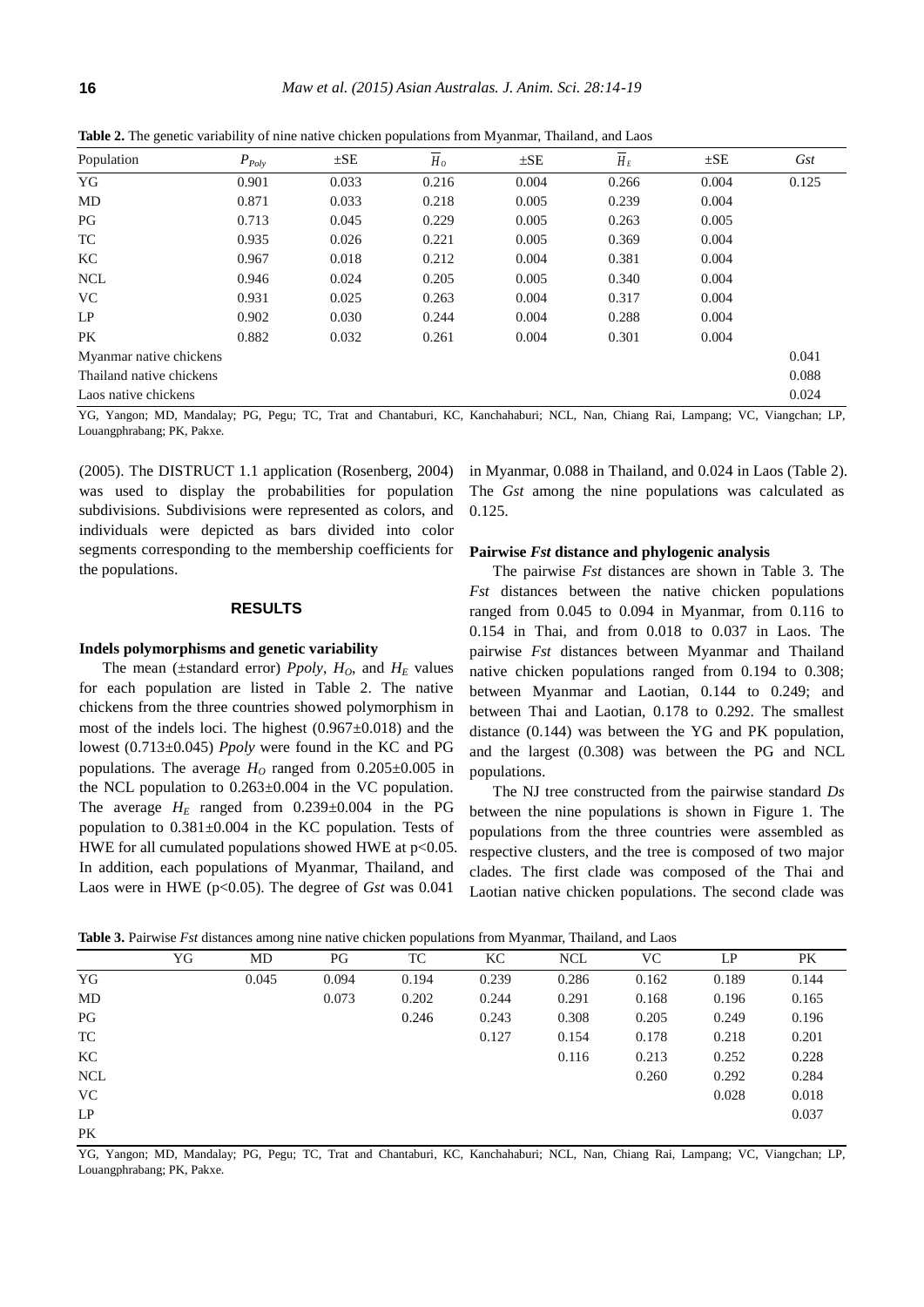

**Figure 1.** Neighbor-joining (NJ) tree constructed by a genetic distance matrix from nine chicken populations from Myanmar, Thailand, and Laos. YG, Yangon; PG, Pegu; MD, Mandalay; TC, Trat and Chantaburi, KC, Kanchahaburi; NCL, Nan, Chiang Rai, Lampang; VC, Viangchan; LP, Louangphrabang; PK, Pakxe.

composed of the Myanmar native chicken populations, which was located outside the first clade.

#### **Population substructure by using structure analysis**

The STRUCTURE analysis revealed that the Ln Pr  $(X/K)$  at  $K = 3$  with the maximum likelihood value of  $-23,407.74$ . The maximum value for the ad hoc statistic,  $\Delta K$ , was 171.107. Therefore, the probable number of clusters (*K*) was thought to be three. The contribution of the three ancestral populations  $(K = 3)$  to the nine populations is presented in Figure 2. The proportion of membership suggested that the native chicken populations from the three countries were descended from three different origins. The presence of admixture was observed among the Thai and Laotian native chicken populations, whereas the Myanmar native chickens lacked admixture.

# **DISCUSSION**

The results revealed that all of the native chicken populations showed polymorphism in most of the indels loci (71% to 96%). This is larger than that observed in a previous study by Väli et al. (2008). Additionally, their study stated that 81 (86.2%) and 76 (80.9%) out of 94 indels markers could be validated as polymorphic loci in dogs ( $n = 7$ ) and wolves ( $n = 18$ ), respectively (Väli et al., 2008). The  $H<sub>E</sub>$  values of chickens native to Myanmar in the present study were similar to those obtained by SNPs in an earlier report by Riztyan et al. (2012). However, for Thai and Laotian native chicken populations, the  $H_E$  values in the present study were higher than those obtained by SNPs and blood protein polymorphisms in earlier studies (Okamoto et al., 1999; Riztyan et al., 2012). The *H<sup>E</sup>* values of Myanmar native chickens were lower than those of the Thai and Laotian populations. Therefore, the genetic variability of the Thai and Laotian native chickens was higher than that of Myanmar populations. This may be linked to the practice of crossbreeding between native chickens and captured Red jungle fowl for cockfighting and as a source of game birds for sport in Thailand and the Philippines (Nishida et al., 2000). Free-scavenging chickens can easily reproduce with wild ones, which may lead to increased genetic variability. There was no HWE deviation among any of the populations or within any populations, suggesting that random mating is predominant among native chickens in those three countries.

The *Gst* value of Thai native chicken populations was 0.088, indicating that the degree of genetic differentiation is higher in Thai native chickens than Myanmar and Laotian native chickens. The *Gst* values in the present study were higher than those of the chickens native to Myanmar and Laos (0.024 and 0.025), and lower than those of the Thai native chickens (0.127), estimated from the genetic constitution of endogenous protease gene polymorphisms (Okumura et al., 2006). The *Gst* of Thai native chickens in the present study was also lower than that seen in the study using of 20 microsatellite loci (0.183) of Dorji et al. (2011). The potential source of these variations could be the sample populations, sample sizes, characteristics of different markers and experimental conditions. However, the *Gst* of the Myanmar and Laotian native chickens was close to the range of 0.001 to 0.039 (Kinoshita et al., 2002), estimated from egg white protein polymorphisms of local populations in Asian countries (Myanmar, Indonesia, China, Nepal, Vietnam, and Laos). The *Gst* for all the populations was 0.125, indicating that the genetic differentiation among the native chickens from the three countries was not large. Therefore, Myanmar, Thai, and Laotian native chickens can be regarded as genetically close populations.

The lower pairwise *Fst* distances observed within each country (0.018 to 0.154) and higher pairwise *Fst* distances



**Figure 2.** Individual assignment according to the estimated membership coefficient at  $K = 3$ . YG, Yangon; MD, Mandalay; PG, Pegu; TC, Trat and Chantaburi, KC, Kanchahaburi; NCL, Nan, Chiang Rai, Lampang; VC, Viangchan; LP, Louangphrabang; PK, Pakxe.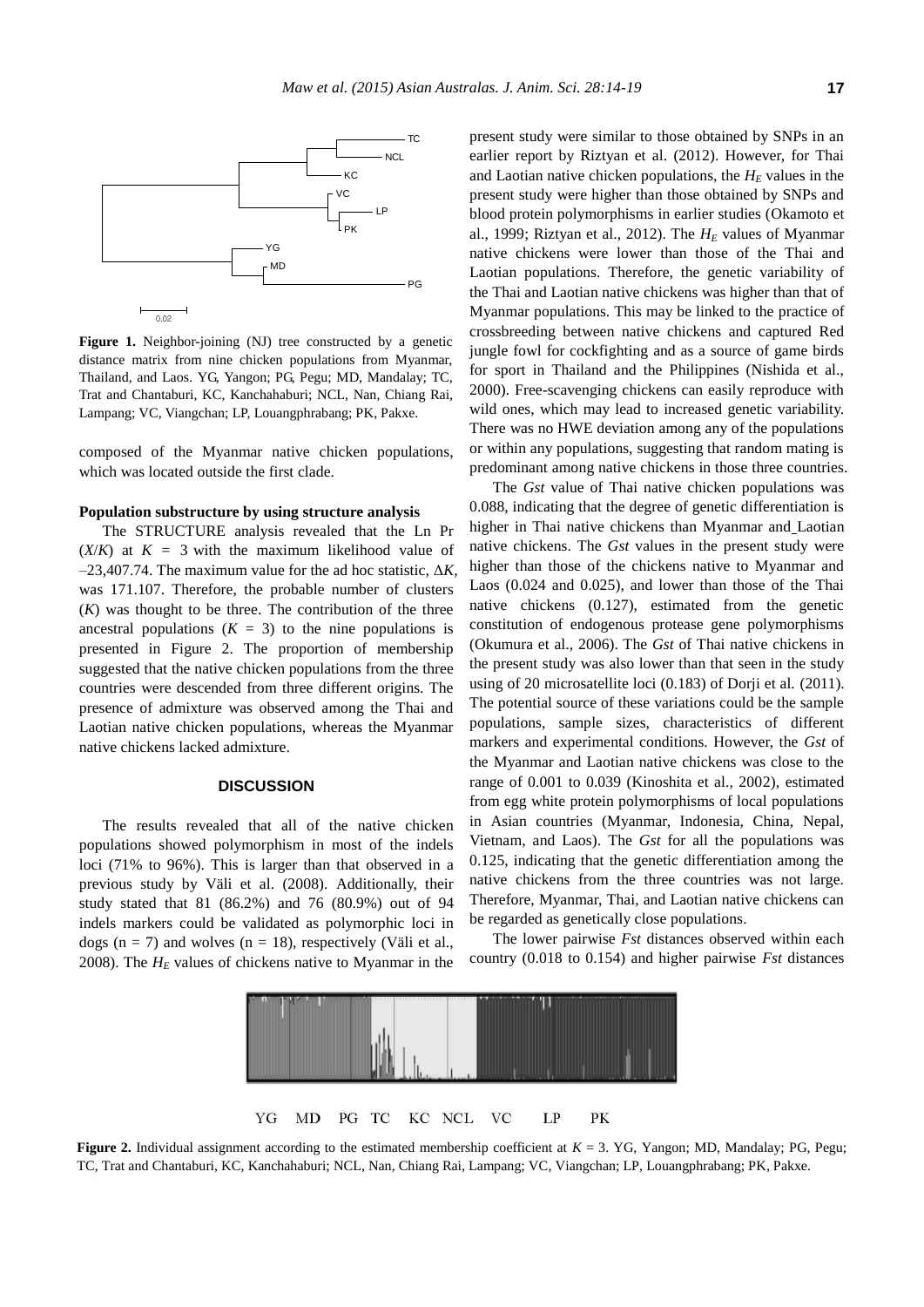observed between countries (0.144 to 0.308), reflect the fact that the populations within the countries were genetically closer populations than those between countries. The pairwise *Fst* distances between the Thai and Laotian populations were closer than those between the Myanmar and Thai populations. This is consistent with the topology of the NJ tree constructed from *Ds* distances. In the NJ tree, the populations of native chickens from Thailand and Laos were genetically close to one another, while the Myanmar native chickens were genetically distant from them. A similar genetic relationship was oserved by Okumura et al. (2006).

According to the STRUCTURE analysis, native chicken populations from each country were found to have distinct origins because of the long history of domestication in each country. Chickens became domesticated from Red jungle fowl in Southeast Asia nearly 10,000 years ago (Sawai et al., 2010). Interestingly, a small component of admixture from Myanmar populations was found in both Thai and Laotian populations. This was in agreement with the report of Riztyan et al. (2012). In addition, a small component of admixture from Laos was found in Thai populations. However, the admixture from Thai and Laotian populations was not found in Myanmar native chicken populations. The probable causes of admixture from Myanmar to Thai populations may be linked to the influence of Myanmar upon Thailand during the Ayutthaya era, 400 years ago. Myanmar native chickens seem to have been carried along by Myanmar's military (Cocks, 1919; Hmannan Yazawin 2, 1829) and then spread to Laos from Thailand.

The present study examined the genetic diversity and population structure of native chickens from Myanmar, Thailand, and Laos using 102 indels polymorphisms as genetic markers. The native chickens from these three countries demonstrated polymorphisms in most indels loci and are genetically rich diversified populations. The genetic differentiation was higher in Thai native chickens than Myanmar and Laotian populations. According to the NJ tree, Thai and Laotian native chicken populations were genetically closer than Myanmar native chickens. The population structure of the nine chicken populations from the three countries was thought to be based on three different origins  $(K = 3)$ . It was found that genetic admixture was observed in Thai and Laotian native chicken populations. The genetic composition of Myanmar native chickens is pure because of the lack of admixture from the other two countries.

## **REFERENCES**

- Cocks, S. W. 1919. A short history of Burma. 2nd edition. Macmillan and Co. Limited, London, UK.
- Dorji, N., M. Daungjinda, and Y. Phasuk. 2011. [Genetic](http://link.springer.com/article/10.1007/s11250-010-9763-3)  [characterization of Thai indigenous chickens compared with](http://link.springer.com/article/10.1007/s11250-010-9763-3)

[commercial lines.](http://link.springer.com/article/10.1007/s11250-010-9763-3) Trop. Anim. Health Prod. 43:779-785.

- Evanno, G., S. Regnaut, and J. Goudet. 2005. [Detecting the](http://onlinelibrary.wiley.com/doi/10.1111/j.1365-294X.2005.02553.x/abstract?deniedAccessCustomisedMessage=&userIsAuthenticated=false)  [number of clusters of individuals using the software](http://onlinelibrary.wiley.com/doi/10.1111/j.1365-294X.2005.02553.x/abstract?deniedAccessCustomisedMessage=&userIsAuthenticated=false)  [STRUCTURE: A](http://onlinelibrary.wiley.com/doi/10.1111/j.1365-294X.2005.02553.x/abstract?deniedAccessCustomisedMessage=&userIsAuthenticated=false) simulation study. Mol. Ecol. 14:2611-2620.
- Felsenstein, J. 2009. Phylogeny Inference Package Version 3.69.
- Hmannan Yazawin 2. 1829. Tabinshwehti's Ayutthaya campaign (in Burmese). 2003 edition. Ministry of Information, Yangon, Myanmar.
- Kawabe, K., R. Worawut, S. Taura, T. Shimogiri, T. Nishida, and S. Okamoto. 2014. [Genetic diversity of mtDNA D-loop](http://ajas.info/journal/view.php?number=4786)  [polymorphisms in Laotian native fowl populations.](http://ajas.info/journal/view.php?number=4786) Asian Australas. J. Anim. Sci. 27:19-23.
- Kinoshita, K., S. Okamoto, T. Shimogiri, K. Kawabe, T. Nishida, R. Kakizawa, Y. Yamamoto, and Y. Maeda. 2002. [Gene](http://www.ajas.info/journal/view.php?number=20086)  [constitution of egg white proteins of native chicken in Asian](http://www.ajas.info/journal/view.php?number=20086)  [countries.](http://www.ajas.info/journal/view.php?number=20086) Asian Australas. J. Anim. Sci. 15:157-165.
- Lewontin, R. C. and J. L. Hubby. 1966. [A molecular approach to](http://www.ncbi.nlm.nih.gov/pmc/articles/PMC1211186/)  [the study of genetic heterozygosity in natural populations of](http://www.ncbi.nlm.nih.gov/pmc/articles/PMC1211186/)  *[Drosophila pseduobscura](http://www.ncbi.nlm.nih.gov/pmc/articles/PMC1211186/)*. Genetics 54:595-609.
- Liu, Y. P., G. S. Wu, Y. G. Yao, Y. W. Miao, G. Luikart, M. Baig, A. Beja-Pereira, Z. L. Ding, M. G. Palanichamy, and Y. P. Zhang. 2006. [Multiple maternal origins of chickens: Out of the Asian](http://www.sciencedirect.com/science/article/pii/S1055790305002988) [jungles.](http://www.sciencedirect.com/science/article/pii/S1055790305002988) Mol. Phylogenet. Evol. 38:12-19.
- Maw, A. A., T. Shimogiri, Riztyan, K. Kawabe, Y. Kawamoto, and S. Okamoto. 2012. [Genetic diversity of Myanmar and](http://ajas.info/journal/view.php?number=22764)  [Indonesia native chickens together with two jungle fowl](http://ajas.info/journal/view.php?number=22764)  [species by using 102 Indels polymorphisms.](http://ajas.info/journal/view.php?number=22764) Asian Australas. J. Anim. Sci. 25:927-934.
- Mwacharo, J. M., H. Jianlin, and T. Amano. 2006. [Native African](http://dspacetest.cgiar.org/handle/10568/1391)  [chicken: valuable genetic resources for future breeding](http://dspacetest.cgiar.org/handle/10568/1391)  [improvement.](http://dspacetest.cgiar.org/handle/10568/1391) J. Anim. Genet. Jpn. 34:63-69.
- Nishibori, M., T. Shimogiri, T. Hayashi, and H. Yasue. 2005. [Molecular evidence of hybridization of species in the genus](http://onlinelibrary.wiley.com/doi/10.1111/j.1365-2052.2005.01318.x/abstract?deniedAccessCustomisedMessage=&userIsAuthenticated=falseF)  *Gallus* except of *[Gallus varius](http://onlinelibrary.wiley.com/doi/10.1111/j.1365-2052.2005.01318.x/abstract?deniedAccessCustomisedMessage=&userIsAuthenticated=falseF)*. Anim. Genet. 36:367-375.
- Natalle, S. C. F, R. L. Resque, E. M. Ribeiro-Rodrigues, J. F. Guerreiro, N. P. C. Santos, A. R. Santos, and S. Santos. 2010. [X-linked insertion/deletion polymorphisms: Forensic](http://link.springer.com/article/10.1007/s00414-010-0441-9)  [applications of a 33-markers panel.](http://link.springer.com/article/10.1007/s00414-010-0441-9) Int. J. Legal Med. 124: 589-593.
- Nei, M. 1973. [Analysis of gene diversity in subdivided populations.](http://www.pnas.org/content/70/12/3321.short)  Proc. Natl. Acad. Sci. USA. 70:3321-3323.
- Nei, M. 1978. [Estimation of average heterozygosity and genetic](http://www.genetics.org/content/89/3/583.short)  [distance from a small number of individuals.](http://www.genetics.org/content/89/3/583.short) Genetics 89:583- 590.
- Nishida, T., W. Rerkamnuaychoke, D. G. Tung, S. Saignaleus, S. Okamoto, Y. Kawamoto, J. Kimura, K. Kawabe, N. Tsunekawa, H. Otaka, and Y. Hatashi. 2000. Morphological identification and ecology of Red Jungle Fowl in Thailand, Laos and Vietnam. Anim. Sci. J. 71:470-480.
- Okamoto, S., N. Tsunekawa, Y. Kawamoto, R. Worawut, K. Kawabe, Y. Maeda, and T. Nishida. 1999. [Blood protein](http://ajas.info/journal/view.php?number=19494)  [polymorphisms of native fowls in Laos.](http://ajas.info/journal/view.php?number=19494) Asian Australas. J. Anim. Sci. 12:1011-1014.
- Okamoto, S., K. Kinoshita, Y. Yamamoto, K. Tsunoda, H. Okabayashi, H. Mannen, K. Tanaka, T. Yamagata, K. Nozawa, M. Nishibori, Y. Kurosawa, Maung Maung Nyunt, Than Daing, Than Hla, Nay Win, and Y. Maeda. 2004. Blood protein variations of native fowls in Myanmar. Researches Report of the Society for Native Livestock. 21:237-242.